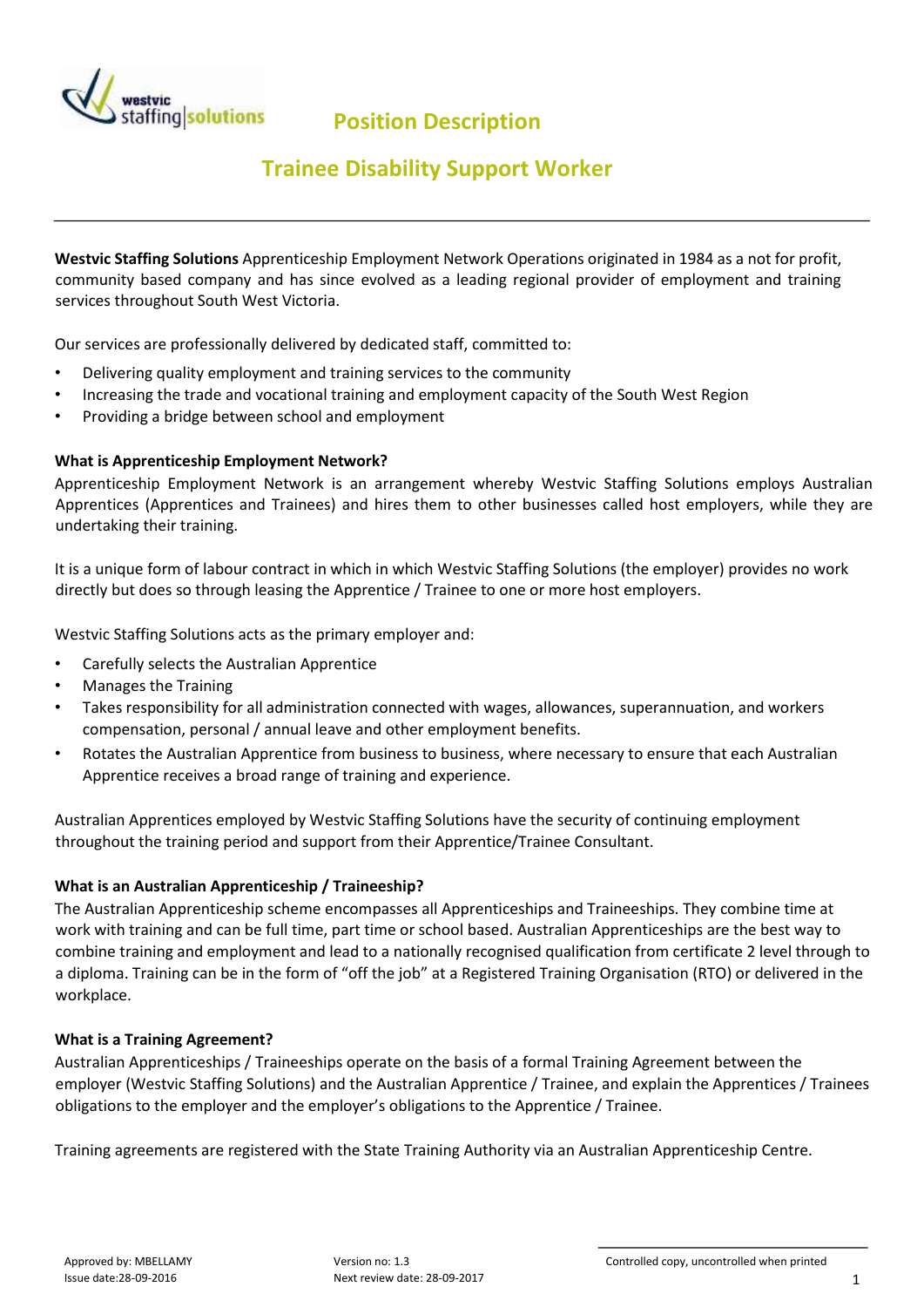| <b>Position Description - Trainee Disability Support Worker</b>                                                                                                                                                                                                                                                                                                                                                                                                                                                                                                                                                                                                                                                                                                                                                                                                                                                                                                                                                                                                                                                                                                                                                                                                                                              |                                                                                                                                                                                                                                                                                                                                                                                                                                                                                |
|--------------------------------------------------------------------------------------------------------------------------------------------------------------------------------------------------------------------------------------------------------------------------------------------------------------------------------------------------------------------------------------------------------------------------------------------------------------------------------------------------------------------------------------------------------------------------------------------------------------------------------------------------------------------------------------------------------------------------------------------------------------------------------------------------------------------------------------------------------------------------------------------------------------------------------------------------------------------------------------------------------------------------------------------------------------------------------------------------------------------------------------------------------------------------------------------------------------------------------------------------------------------------------------------------------------|--------------------------------------------------------------------------------------------------------------------------------------------------------------------------------------------------------------------------------------------------------------------------------------------------------------------------------------------------------------------------------------------------------------------------------------------------------------------------------|
| <b>Employee Name: TBC</b>                                                                                                                                                                                                                                                                                                                                                                                                                                                                                                                                                                                                                                                                                                                                                                                                                                                                                                                                                                                                                                                                                                                                                                                                                                                                                    | <b>Date PD Issued: TBC</b>                                                                                                                                                                                                                                                                                                                                                                                                                                                     |
| Position: Trainee Disability Support Worker                                                                                                                                                                                                                                                                                                                                                                                                                                                                                                                                                                                                                                                                                                                                                                                                                                                                                                                                                                                                                                                                                                                                                                                                                                                                  |                                                                                                                                                                                                                                                                                                                                                                                                                                                                                |
| Host Employer: George Gray Centre                                                                                                                                                                                                                                                                                                                                                                                                                                                                                                                                                                                                                                                                                                                                                                                                                                                                                                                                                                                                                                                                                                                                                                                                                                                                            | <b>Supervisor: Sonya Dunn</b>                                                                                                                                                                                                                                                                                                                                                                                                                                                  |
| Host Employer Address: 24 Foster Street, MAFFRA Victoria 3860                                                                                                                                                                                                                                                                                                                                                                                                                                                                                                                                                                                                                                                                                                                                                                                                                                                                                                                                                                                                                                                                                                                                                                                                                                                |                                                                                                                                                                                                                                                                                                                                                                                                                                                                                |
| <b>Westvic Staffing Solutions Apprentice/Trainee Consultant: Katherine Cousins</b>                                                                                                                                                                                                                                                                                                                                                                                                                                                                                                                                                                                                                                                                                                                                                                                                                                                                                                                                                                                                                                                                                                                                                                                                                           |                                                                                                                                                                                                                                                                                                                                                                                                                                                                                |
| <b>Tasks Involved:</b>                                                                                                                                                                                                                                                                                                                                                                                                                                                                                                                                                                                                                                                                                                                                                                                                                                                                                                                                                                                                                                                                                                                                                                                                                                                                                       |                                                                                                                                                                                                                                                                                                                                                                                                                                                                                |
| A trainee may perform any or all of the following tasks:                                                                                                                                                                                                                                                                                                                                                                                                                                                                                                                                                                                                                                                                                                                                                                                                                                                                                                                                                                                                                                                                                                                                                                                                                                                     |                                                                                                                                                                                                                                                                                                                                                                                                                                                                                |
| Working under direct supervision, support George Gray staff to:<br>Provide a positive enjoyable and safe environment for all service users<br>$\bullet$<br>Provide support that will enable the person to participate successfully in individual interests, hobbies and<br>$\bullet$<br>relationships<br>Actively engage with service users at all times<br>$\bullet$<br>$\bullet$<br>$\bullet$<br>and choice making<br>Offer motivation and encouragement<br>٠<br>Support people with complex disabilities to achieve their personal goals<br>$\bullet$<br>Work in a team environment<br>$\bullet$<br>Assist participants with their personal care / personal hygiene needs<br>$\bullet$<br>$\bullet$<br>supporting.<br>Ensure you have information about the purpose and goal of each shift you are scheduled to work<br>$\bullet$<br>$\bullet$<br>Complete incident reports where necessary and all relevant participant journaling<br>$\bullet$<br>Correctly complete timesheets<br>$\bullet$<br>Participate in any staff or organisational meetings and training relevant to the role<br>$\bullet$<br>Maintain a healthy and safe workplace and environment for all, including the cleaning up of areas.<br>$\bullet$<br>Build and manage relationships and work within a team environment<br>$\bullet$ | Maintain an environment which promotes person directed decision making and contributes to personal growth<br>Ensure that service users are at all times accorded privacy, dignity, confidentiality and the opportunities for decision<br>Ensure you have the necessary medical, personal care, emergency information about the person/people you are<br>Report any issue of concern, occupational health and safety issues or incidents that may have occurred whilst on shift |
| <b>Key Selection Criteria:</b>                                                                                                                                                                                                                                                                                                                                                                                                                                                                                                                                                                                                                                                                                                                                                                                                                                                                                                                                                                                                                                                                                                                                                                                                                                                                               |                                                                                                                                                                                                                                                                                                                                                                                                                                                                                |
| disabilities                                                                                                                                                                                                                                                                                                                                                                                                                                                                                                                                                                                                                                                                                                                                                                                                                                                                                                                                                                                                                                                                                                                                                                                                                                                                                                 | A commitment to supporting and promoting the individual needs, skills, abilities, and personal goals of people with                                                                                                                                                                                                                                                                                                                                                            |
| Ability to maintain service user privacy and confidentiality<br>٠                                                                                                                                                                                                                                                                                                                                                                                                                                                                                                                                                                                                                                                                                                                                                                                                                                                                                                                                                                                                                                                                                                                                                                                                                                            |                                                                                                                                                                                                                                                                                                                                                                                                                                                                                |
| A professional and positive outlook about support work<br>٠                                                                                                                                                                                                                                                                                                                                                                                                                                                                                                                                                                                                                                                                                                                                                                                                                                                                                                                                                                                                                                                                                                                                                                                                                                                  |                                                                                                                                                                                                                                                                                                                                                                                                                                                                                |
| The ability to develop a positive relationship with service users and to support their individual personal plan<br>$\bullet$                                                                                                                                                                                                                                                                                                                                                                                                                                                                                                                                                                                                                                                                                                                                                                                                                                                                                                                                                                                                                                                                                                                                                                                 |                                                                                                                                                                                                                                                                                                                                                                                                                                                                                |
| Established problem solving and conflict management skills<br>٠                                                                                                                                                                                                                                                                                                                                                                                                                                                                                                                                                                                                                                                                                                                                                                                                                                                                                                                                                                                                                                                                                                                                                                                                                                              |                                                                                                                                                                                                                                                                                                                                                                                                                                                                                |
| Ability to use initiative and to work both individually in supporting service users and as part of a team                                                                                                                                                                                                                                                                                                                                                                                                                                                                                                                                                                                                                                                                                                                                                                                                                                                                                                                                                                                                                                                                                                                                                                                                    |                                                                                                                                                                                                                                                                                                                                                                                                                                                                                |
| Committed to completing a Certificate IV in Disability                                                                                                                                                                                                                                                                                                                                                                                                                                                                                                                                                                                                                                                                                                                                                                                                                                                                                                                                                                                                                                                                                                                                                                                                                                                       |                                                                                                                                                                                                                                                                                                                                                                                                                                                                                |

**Qualifications and Licenses Required:** 

- National Disability Insurance Scheme Worker Screening Check (NDIS Check)
- Current Australian Drivers Licence

 $\mathsf{r}$